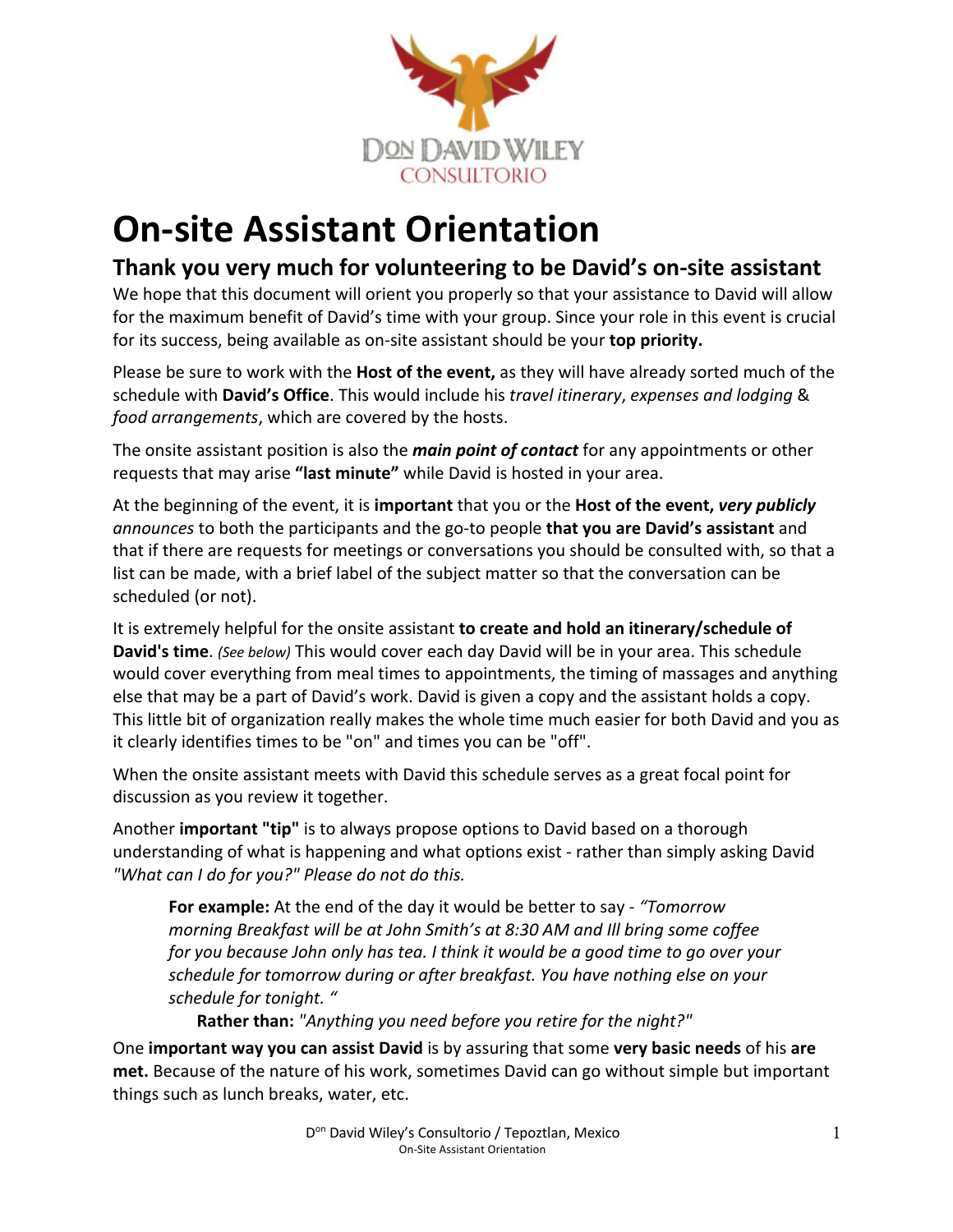

Here are some suggestions for the types of items to make available to him:

- 1. **Coffee** in the *Morning (David likes dark roast prepared in a French Press)*
- **2.** Filled **water bottle**
- **3. Late morning snack**  Between 11:00 AM to 12:00 PM *Carrots, Celery, Apples, Almonds*
- 4. Being sure he knows **when and where will he be eating his meals**.
- 5. **Laundry**: **Cleaning of the ceremonial suit (traje)** or sometimes if David is in a long trip, he needs help with his clothes.

When going over your **walkthrough for the event** make sure to identify (or ask) if **radios** may be required, in which case, you would need to make sure they are *available* and *charged*.

### *In case you have any commitments that are in conflict with fulfilling your responsibilities as David's assistant, please see that you make arrangements to find a replacement.*

If there is a **patient day** *scheduled*, please review the **patient day** *document* (If you don't have it, please request it from the office in Mexico) and or coordinate with the host of the **patient day** and any attending **Mara'akame** so that the various responsibilities are covered.

> If you have any questions or comments please fell free to call or e-mail the **Consultorio**: 011 52 (739) 395-1501 **México line** / (678) 528-8315 **US line** consultorio@keepsthefire.org tepozoffice@keepsthefire.org Monday trough Friday, 10AM – 4 PM CST Leticia's US Phone # (865) 898.7135

*Use the form below to gather the information for the event.*